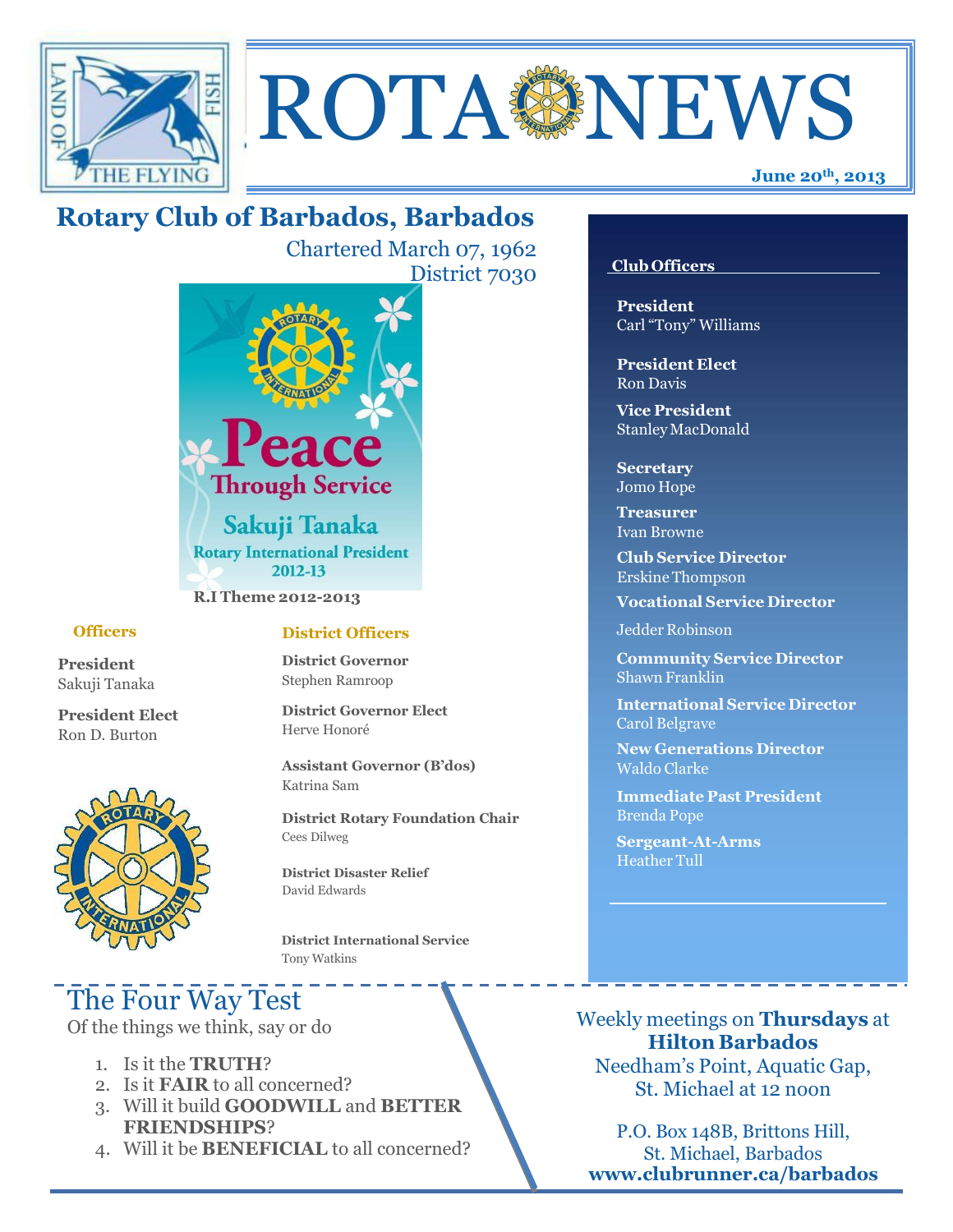#### **The Rotary Club of Barbados Welcomes 2 new Members**

Two new members were recently inducted into our club, they are Tracy Knight-LLoyd sponsored by Lisa Cummins and Diana Douglin sponsored by Heather Tull. We are extremely delighted to have them on board.



**Rotarian Tracy Knight-Lloyd receiving her Rotary pin from President Tony Williams**



**Rotarian Diana Douglin receiving her Rotary pin from President Tony Williams**

## **2013 Birthday Honours Dr. Trevor Carmichael**

The **2013 Birthday Honours** were appointments by some of the 16 [Commonwealth Realms](http://en.wikipedia.org/wiki/Commonwealth_Realms) of Queen [Elizabeth II](http://en.wikipedia.org/wiki/Elizabeth_II) to [various orders and honours](http://en.wikipedia.org/wiki/Orders_and_decorations_of_the_Commonwealth_realms) to reward and highlight good works by citizens of those countries. Th[e Birthday Honours](http://en.wikipedia.org/wiki/Birthday_Honours) are awarded as part of the [Queen's Official Birthday](http://en.wikipedia.org/wiki/Queen%27s_Official_Birthday) celebrations during the month of June. The exact date varies, both from year to year and from country to country.

The recipients of honours are displayed as they were styled before their new honour and arranged by the country (in order of announcement) whose ministers advised The Queen on the appointments, then by honour with grades i.e. Knight/Dame Grand Cross, Knight/Dame Commander etc. and then divisions i.e. Civil, Diplomatic and Military as appropriate.

Our very own Dr. Trevor Carmichael is one of the recipient of the 2013 Birthday Honours. We are extremely delighted!



**Dr. Trevor Carmichael** 

# **Meeting Details**

At our Fellowship Meeting held on Thursday, June 13<sup>th</sup>, 2013

### Sgt-at-Arms: **Trevor Whitehall**

- - Fines \$176.25
	- Raffle \$85.00
	- Attendance 50%
-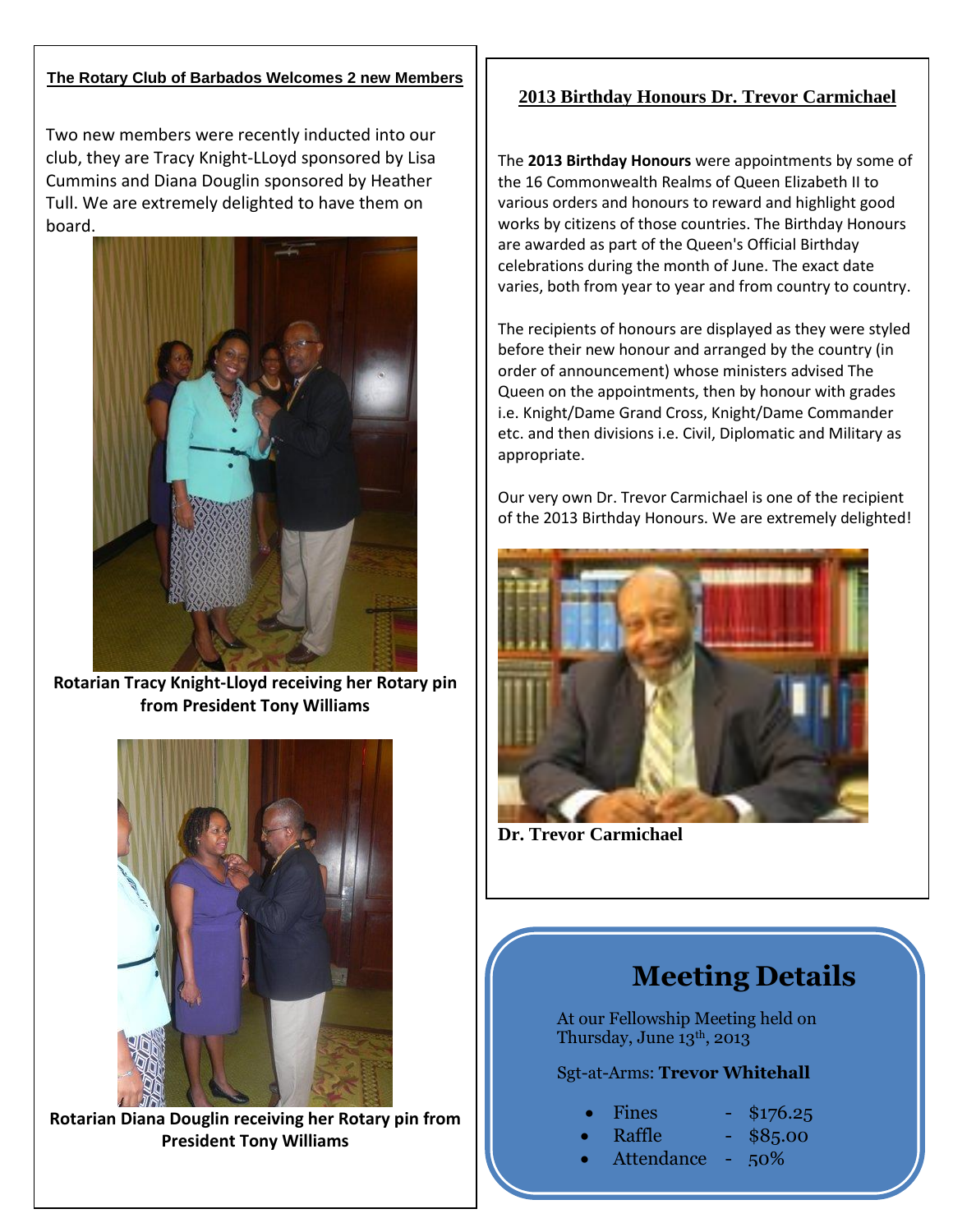#### **Treasure Hunt – June 8 th, 2013**

The Rotary Club of Barbados recently organized a<br>
the case was bounded above and the contract of the contract of the contract of the contract of the contract of the<br>
Second above and the contract of the contract of the con treasure hunt and it was indeed a success. Below are scenes from the Treasure Hunt. PP Jerry doing the Barbecue, PDG David Host and Judge, Fellowship, fun and frolic. It was truly a great event!









#### **And finally……**

This "Unlucky horseshoe" photgraphed by President Tony's team at the "Lucky Hoseshoe" Restaurant in Warrens was rejected because Judge PDG David wanted the real thing and those who did pay visits to the stables at Thorpes Gardens and Neils did not even end up with one horseshoe!  $\odot$